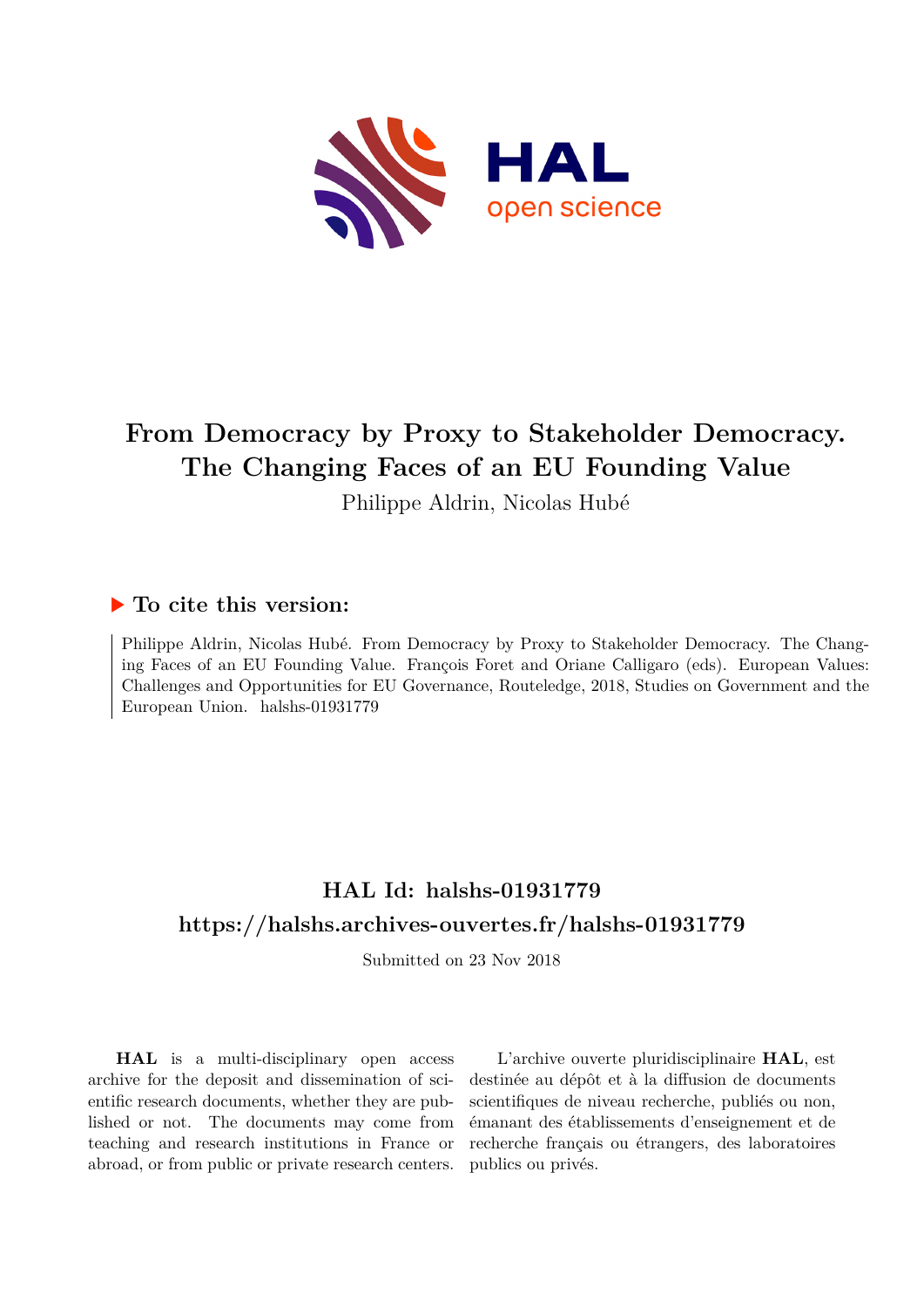



Philippe ALDRIN & Nicolas HUBÉ, « From Democracy by Proxy to Stakeholder Democracy. The Changing Faces of an EU Founding Value », in François FORET and Oriane CALLIGARO (eds), *European Values: Challenges and Opportunities for EU Governance*, London, Routeledge (Collection « Studies on Government and the European Union »), 2018.

# **From Democracy by Proxy to a Stakeholder Democracy** The Changing Faces of an EU Founding Value

#### Philippe ALDRIN & Nicolas HUBÉ

ontrary to a common presupposition, democracy, as a cardinal political value within contemporary European societies, is not defined clearly in the treaties which created the Community edifice. It was nearly three decades before the legal foundation of the ontrary to a common presupposition, democracy, as a cardinal political value within contemporary European societies, is not defined clearly in the treaties which created the Community edifice. It was nearly three decades b democracy'. Moreover, as a common reference point in relations between those governing and those they govern, democracy has remained a contingent universal. Beyond those principles which constitute the idea of democracy and provide its legitimacy, the actual forms taken by democratic government have not been laid down once and for all, in their original and immutable purity. Thus in each of the Member States as well as at Community level, democracy has over the last quarter of a century undergone a series of adjustments in response to calls for more transparent and above all more participatory democracy.

Criticized over and over from the 1970s to the mid-2000s for the 'democratic deficit' of its political regime (Eriksen, Fossum, 2000), the EU has displayed its 'democratic principles' on the frontispiece of its latest treaty (Articles 10 and 11) and has innovated by creating a mechanism to enable direct petitioning by the citizenry - the European Citizens' Initiative (ECI). The turn towards direct participation in European democracy (Saurugger, 2010; Smismans, 2008) had its first official formulation in the 2001 White Paper on European Governance. From this point onwards, alongside the close relationships forged since its origins with 'experts' and representatives of interest groups (Laurens, 2015), the Commission went on to systematize and lay down procedures for its relations with NGOs and spokespersons for civil society (Bovens, 2007; Berny, 2014). Behind the concept of 'European governance' and the forging of a new practical theory of government (Aldrin and Hubé, 2016) whose instigator and ultimately principal beneficiary was the Commission (Kutai, 2014), a veritable redefinition of European democracy was in fact taking place. This went well beyond the never-ending debate on the subject of institutional reform.

Adopting a historical sociology perspective on modes of government in Europe (Cram, 2011), this paper sets out to revisit this paradox of a European democracy which initially functioned as a democracy by proxy before inventing, in fits and starts and by a succession of corrections, its own model. This model draws heavily on the discourse of participatory democracy without managing to completely banish its old demons: the power of unelected bureaucrats and links to interest group representatives and lobbyists. Thus we are observing how ethical values (i.e. the democracy) are reshaped by actors and institutions in order to be efficient for the European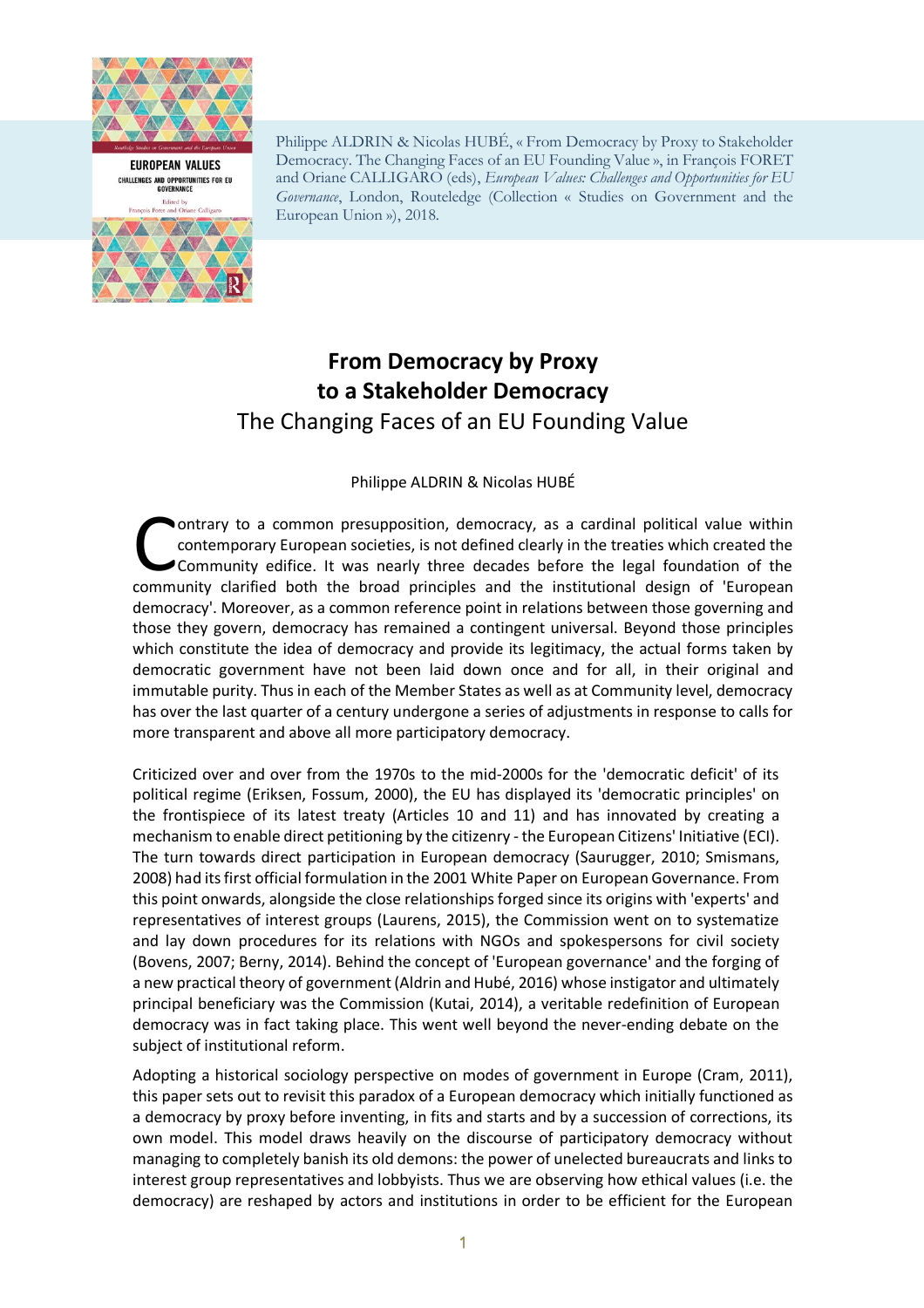policy process. We hypothesize that the European bureaucratic field inclines towards the formation of 'neutral places' analysed by Bourdieu and Boltanski, those 'working groups at the intersection of the intellectual field and the field of power, that is to say at the place where words become power, in those committees where the enlightened leader meets the enlightening intellectual' (Bourdieu and Boltanski 2008, pages 11-12, our translation).

Hence, the promotion of new European participative democratic values can therefore be seen as a new political technology for managing political demands and interests. The challenge for the European institutions is not mainly that these values are conforming to a normative ideal definition of democracy. But it consists of a controlled opening of the arenas of European decisions to non-State actors, while ensuring the control of the management of these actors and the interests by a *proceduralization* of the participation. By examining the various rationales and categories of actors which, between the start of the 1990s until the consecration of European Citizens' Initiatives (ECI) in 2012, contributed towards the forging of a participatory theory of European democracy, we shall observe how the value "democracy" is promoted by actors in order to constitute and structure a new field of European government reform. At the same time, we attempt to account for the relationships and situational regularities organizing these informal laboratories for the future of political Europe. Between 2005 and 2017, we carried out several series of interviews in Berlin, Brussels, Paris and Strasbourg with various actors in European affairs (officials within the European Parliament and the Commission, journalists, representatives of associations and think tank officials, and European parliamentarians). We were particularly interested in DG COMM (Directorate-General for Communication) officials within the European Parliament and the Commission, some of whom were interviewed several times, thus enabling us to follow changes in their points of view depending on their different configurations, institutions or posts of responsibility. We also carried out direct observations (in particular of two participatory 'events' organized in Brussels in October 2007 and January 2012) together with an analysis of the European Commission in Brussels (ECIB) and of the grey literature (reports, resolutions, white and green papers, etc.) published by European institutions or their agencies. Finally, we studied a selection of publications on the European Union's system of government (on sampling and the method of analysis).

## **Beyond the self-evident: the slow affirmation of a Community conception of democracy.**

From its distant foundations, on emerging from the Second World War, the process of European construction has always borne witness to its anchoring in democratic principles. The official historiography of the Community is at pains to point out that at the time when they began to forge closer links between their markets for steel and then their economies, the founding countries shared the same attachment to democracy as a value and to its principles: equal rights, guarantees for basic freedoms, universal suffrage, the separation of powers, etc. However, this attachment to democracy as a value was at this time akin to a sort of shared implicit statement, a unifying common sense which did not seem to absolutely require naming.

If one takes the time to look again at the founding treaties of the 'Community', the word 'democracy' is totally absent. In the Treaty of Paris establishing the European Coal and Steel Community (1951) as well as in the Treaties of Rome setting up the EEC and Euratom (1957), when reference is made to principles, this is really only in the context of the common and reciprocal objectives which the contracting parties set themselves in terms of 'economic expansion', 'development of employment', or 'improvement of the standard of living'. In the founding treaties signed in the 1950s, the word 'value' is always linked to actual economic meanings, as in the expressions 'total value of coal and steel produced in the Community' (Article 28 of the Treaty establishing the European Coal and Steel Community, 1951), 'value of (...) sales' (Article 64) and 'value of the assets acquired or regrouped' (Article 66). A re-reading the Treaties of Paris and Rome conveys to what extent the world becoming established in Luxembourg and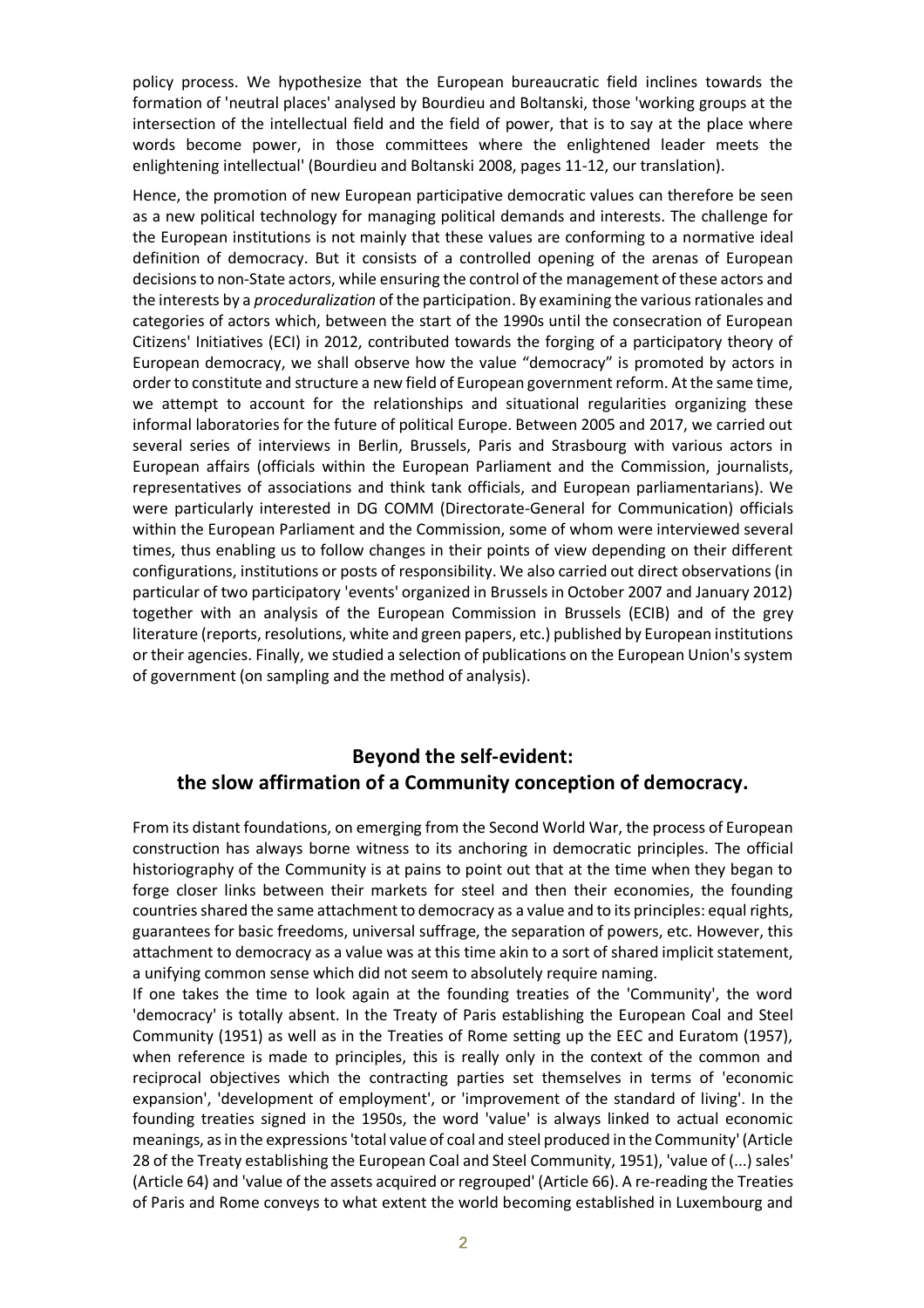in Brussels was a world of diplomats and technocrats (Georgakakis, Rowell, 2013). It was one of senior officials, who sixty years later, still held a monopoly over initiating legislation. When the treaties mention the word 'vote', this means (almost exclusively) the votes of States' representatives in the Council of Ministers. Admittedly, the EEC treaty makes reference to the (still vague) project of electing members of the common Assembly by universal suffrage. 'The Assembly shall draw up proposals for elections by direct universal suffrage in accordance with a uniform procedure in all Member States.' (Article 138). As we know, it was twenty years before this proposal came to fruition.

#### *When democracy starts being a European central value*

It was not until the Single European Act (SEA) signed in 1986 that the words 'democracy' and 'democratic principles' were spelled out in a Community treaty. In the recitals in the preamble to the SEA, the signatory States declare that they are

'determined to work together to promote democracy on the basis of the fundamental rights recognized in the constitutions and laws of the Member States, in the Convention for the Protection of Human Rights and Fundamental Freedoms and the European Social Charter, notably freedom, equality and social justice'. They go on to declare that they will 'display the principles of democracy and compliance with the law and with human rights to which they are attached, so that together they may make their own contribution to the preservation of international peace and security in accordance with the undertaking entered into by them within the framework of the United Nations Charter'. (Single European Act, English text, 1986<sup>1</sup>).

Even if they continued to be modelled on to the great foundational texts of post-war Western Europe, these explicit references to democracy bear witness to a profound change in the political and economic contexts of integration: the accession of two countries having recently emerged from dictatorship (Spain and Portugal), the end of the 'permissive consensus' of member state populations towards Europe, the start of a turn towards a more political Europe (Hooghe, Marks, 2009). The Single European Act, we should perhaps recall, was primarily and above all a major political act which gave impetus to the 'relaunching of integration' and revised the EEC Treaty to take account of the functioning of many aspects of Community institutions. It institutionalized the European Council and strengthened the powers of the Parliament.

Affirmation of democracy as a value would be confirmed by the Treaty of Maastricht in 1992, three years after the fall of the Berlin Wall. From that moment on, in a quest for political legitimacy, the value 'democracy' became a pivotal focus of the language of the treaties and official communication engaged in by European Union institutions. With the Treaty of Maastricht yet to come into effect, the Heads of State and Government assembled at the European Council held in Copenhagen in June 1993 set out the conditions which would allow central and eastern European countries to become candidates for accession. While most of the 'criteria' related to the economic, financial or regulatory sustainability of accession to the Community fold, the first criterion mentioned was expressly an affirmation of the value 'democracy' and its principles:

'Membership requires that the candidate country has achieved stability of institutions guaranteeing democracy, the rule of law, human rights and respect for and protection of minorities<sup>12</sup>.

 <sup>1</sup> http://eur-lex.europa.eu/resource.html?uri=cellar:a519205f-924a-4978-96a2 b9af8a598b85.0004.02/DOC\_1&format=PDF

 $2$  European Council in Copenhagen - Conclusions of the Presidency, 21-22 June 1993, SN 180/93. Brussels: Council of the European Communities, 1993.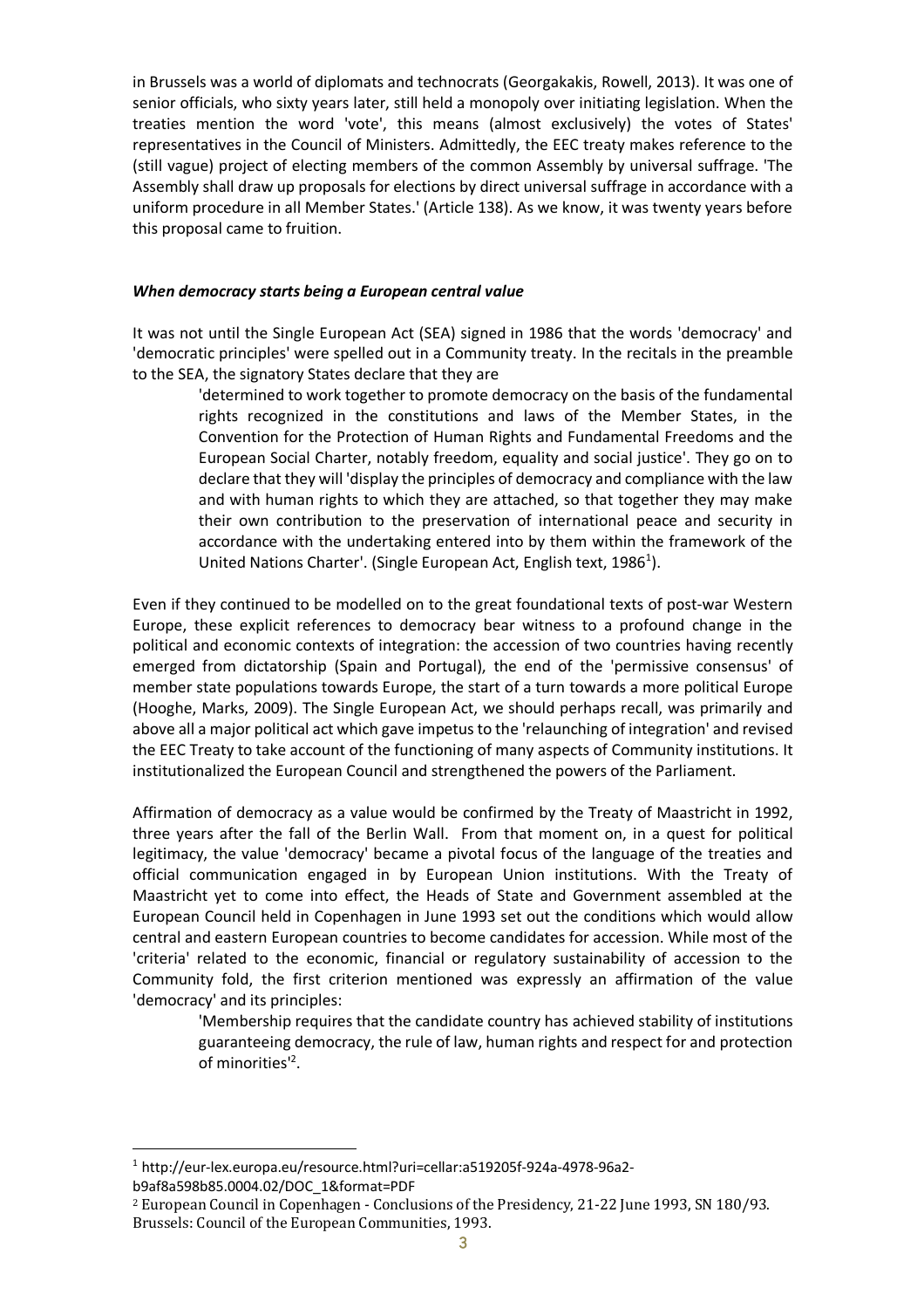While the conditions for accession lent additional weight to references to Human Rights (respecting the European Charter of Fundamental Rights, strengthening the role of the European Court of Human Rights), until the Treaty of Lisbon there was no European democracy, in the sense of a Community-wide conception of democracy, but a reference to the democratic character of Member States and to 'European citizenship' obtained by national rights extended community wide.

#### *Testing out 'European democracy' as a value*

At the turn of the 1990s, at the time when a first properly Community-wide conception of 'democracy' was being asserted which left more room for European civil society (Kohler-Koch, 2012), the European Commission was now more than ever the main locomotive driving the integration project. Personified by the Delors Commission (1985-1995) (Ross, Jenson, 2017), this sequence actually marked a profound change in the integration process and interinstitutional balances but one whose principles and mechanisms seemed to many observers to be poorly adapted. The completion of the Single European Market and the launch of the Economic and Monetary Union took the shape of the transfer of new powers and missions to 'Europe', for which the Commission was the main proxy. The latter, the sole body empowered to initiate new European laws and thus the centrepiece of Community methods, was at that time the supranational institution *par excellence*, distinct from a still-unsettled European Parliament and a European Council torn by diplomatic haggling between member states. The Commission was now the political centre of gravity of the Community's institutional system. It symbolized the empowerment of supranational government with respect to States (which it did not hesitate to bring before the European Court) and to populations (subject to an accelerated harmonization of production norms). Increasingly made up of first-rank political personalities, the College of Commissioners, drawing upon an expanded Brussels administration, impressed contemporary observers as a veritable 'European government'. This increase in the Commission's power did not occur without generating tensions stirred up by various movements on the political stage (MEPs, denigrators of political bureaucracies, sovereignists, etc.) who found it easy to bewail the excesses of a Europe governed by an unelected institution whose leaders were co-opted by Heads of State regardless of the parliamentary majority formed by MEPs in Strasbourg.

Although, since 1986, each of the treaties enshrined a raised threshold of parliamentary government within the Community order, scandals and electoral contests lent arguments to the severest critics. The value 'European democracy' has been tested out as a difficult political reality. Abstention, Euroscepticism (Neumayer *et al.*, 2008), the fall in the number of favourable opinions recorded by the various Eurobarometers, all called for a rethink of 'European democracy' on the eve of the forthcoming enlargements (Peterson and Bomberg, 1996). The Commission's legitimacy as the centre of gravity of the institutional system, but an unelected institution seen as too bureaucratic and increasingly subservient to lobbies, was severely challenged in 1999. March of that year saw the resignation *en masse* of the Santer Commission, suspected of corruption and slammed as never before by MEPs and the international press corps in Brussels, while June saw abstentions for the first time outnumbering votes at the European elections. In spite of the modifications introduced by the Treaties of Nice and Amsterdam, the Santer Commission scandal and resignations (1999) and the failure to ratify the second Treaty of Rome (or Treaty establishing a Constitution for Europe) were translated as a value failure and attributed to a structural 'democratic deficit'. The Commission gradually invented a path towards democratization which preserved its leadership within the European institutional space, by positioning itself at the centre of a political interplay open to civil society and to States. It practised *policy without politics* (Schmidt, 2006).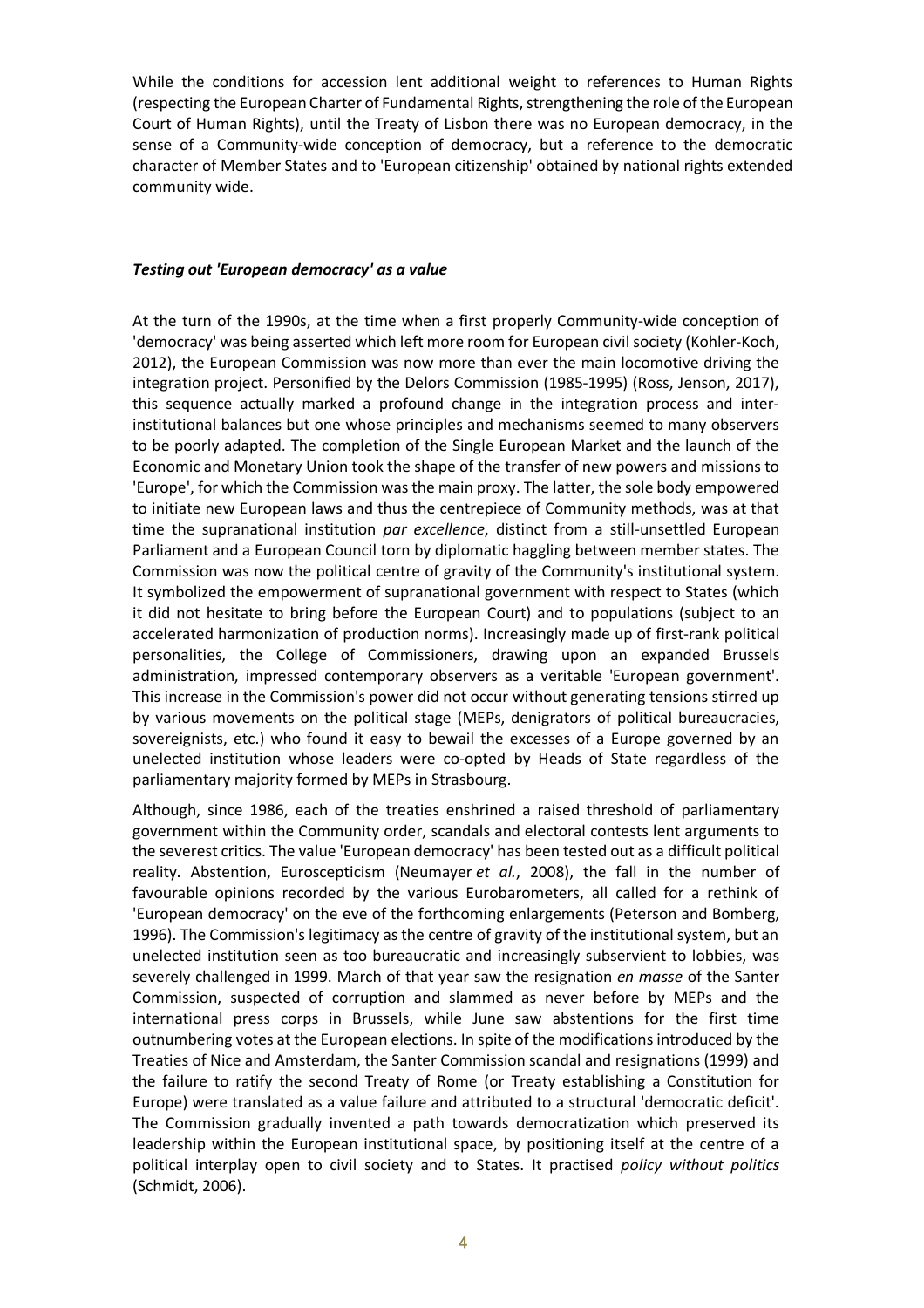## **Reshaping European Governance: changes in the principles and practices in the democratization of Europe**

The idea of testing out other legitimization principles and mechanisms began at this time to be openly defended by integrationist circles. Nonetheless, obviously, there were as many European reform pathways as laboratories at this time. On the Commission's part, it was advisable to proffer guarantees of probity and transparency in its relations with the non-institutional actors which it consulted in the form of 'expert groups' (Coen, Richardson, 2009), special interest group representatives or NGO spokespersons when preparing its initiatives and opinions (Christiansen, Larsson, 2007). Two resolutions adopted by the European Parliament in 1997 and 1999 required these relations to be policed by ethical values.

But ethical values need to be fit into the European policy process mechanisms. In 1999, in agreement with the Parliament and the Council, the new Commission chaired by Romano Prodi made administrative and institutional reform one of its priorities. The first Vice President, the former British Labour Party leader Neil Kinnock, was put in charge of 'administrative reform'. Prodi appointed an inter-institutional working group to draw up a project reforming 'European governance' and launched a series of public consensus-building exercises christened 'Dialogue on Europe: the Challenges of Institutional Reform'. During these consultations, the Economic and Social Committee (EESC) was considered to represent 'European Civil Society' and gradually succeeded in gaining recognition for is monopoly over representing and organizing the EU's 'Organized Civil Society<sup>13</sup>. The key instruments of European 'participationism' were already being discussed: procedural principles for legitimization through 'consultation', a call for cooperation from various 'stakeholders', mechanisms for 'transparency', promotion of representatives of 'civil society', principles from which the Commission would not deviate over the next decade except to give the appearance of mass participation. There was a need for a striking symbolic institutional act in order to promulgate the principles behind this new spirit of European public action and to prescribe its practical procedures: this would be the White Paper on governance (Georgakakis, de Lassalle, 2012; Bouza Garcia, 2015).

Simultaneously scientific and pragmatic, this new theory of European government aimed to 'renew the Community method by following a less top-down approach and complementing its policy tools more effectively with non-legislative instruments' (European Commission 2001, p 2). The EESC's 'organized civil society' was consecrated by a 'forum', an official contributor to the Constitutional Convention which began work in 2002. This new doctrine for European democracy was put in place through successive moves forward (the 2005 *Plan D for Democracy, Dialogue and Debate*, the 2006 White Paper on a Communication Policy) and to some extent by the European Citizens' Initiative (ECI) set out in the 2007 Lisbon Treaty. Described as the European Union's *participatory turn* (Saurugger, 2010; Smismans, 2008), this change gave rise to intense activity in the form of political debates and learned commentaries. It remains for us to reach a better understanding of the social origins and political mechanisms which engendered this paradigm shift.

<sup>&</sup>lt;sup>3</sup> In its 1999 Opinion on 'The role and contribution of civil society organisations in the building of Europe' it defined itself officially as the 'representative body of civil society organizations' playing a mediating role between citizens and the state. Opinion of the Economic and Social Committee on 'The role and contribution of civil society organisations in the building of Europe' (1999/C 329/10). http://eur-lex.europa.eu/legalcontent/EN/TXT/HTML/?uri=CELEX:51999IE0851&from=FR (Consulted 31/1/2018).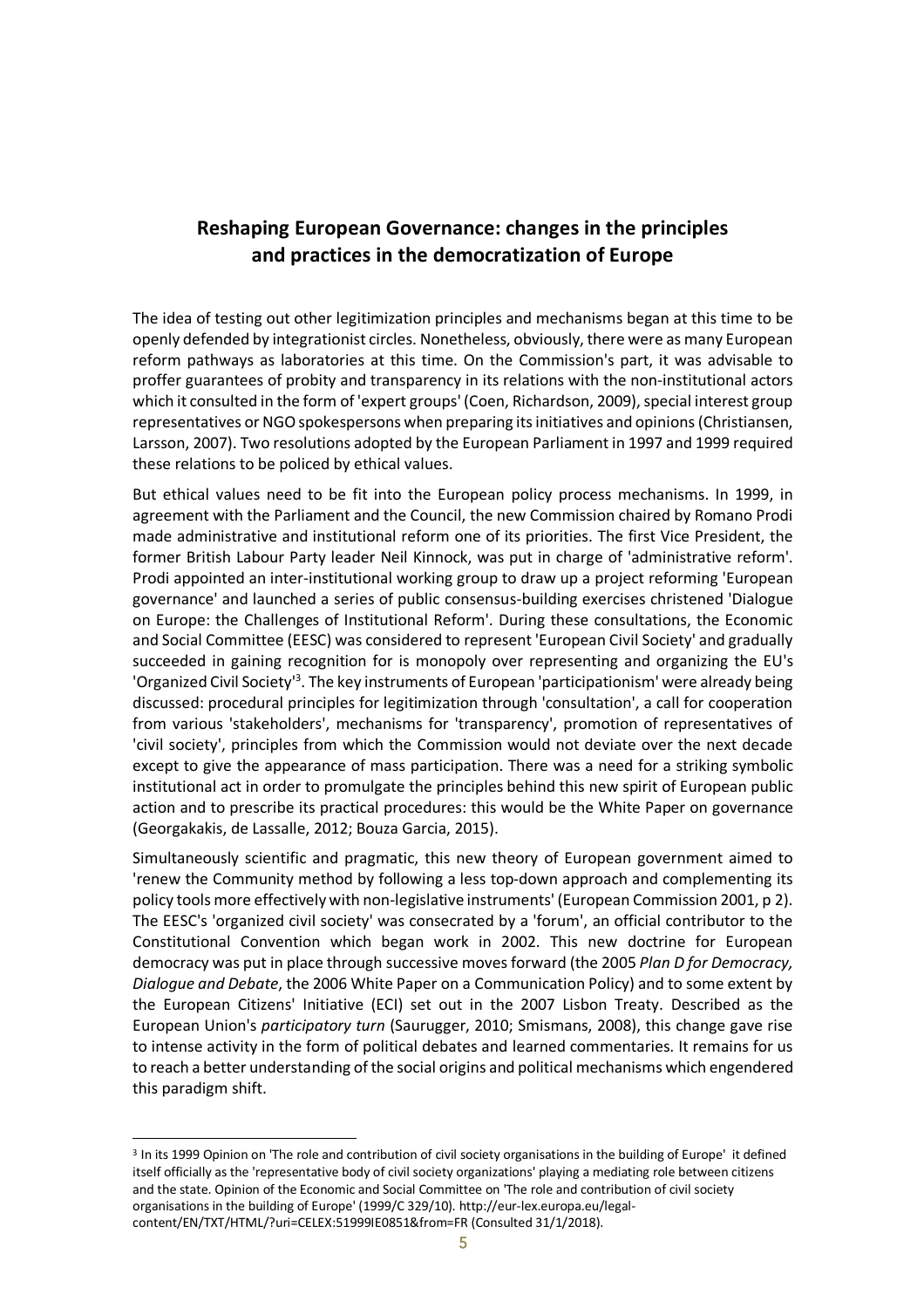#### *The emergence of democracy entrepreneurs*

The world of European agencies organized around the institutions of the European Union is a relational space of multiple alliances and combinations where senior officials and political leaders rub shoulders with and consult on a daily basis representatives of economic interests, activists for the European cause or causes tied in with Community policies and legislation, academic researchers and all sorts of consultants (Robert, 2010). At the outset, the makers or proponents of what was not yet European participationism were merely a segment of this universe, a tiny world of reformers made up of members of the European Commission's Forward Studies Unit, academics from a few research centres and programmes, activists from citizen forums developed by NGOs, and think tank officials specializing in European affairs. Mainly on the initiative of senior Commission officials, who made available to this 'laboratory' various types of institutional support (grants and kitemarking for initiatives and programmes, recognition of expertise and results, incentivizing mechanisms, encounters such as seminars and conferences were organized. Thus grew up 'consensus machines' (Topalov, 1999, p. 19-20) where a common vision of matters was forged, soon followed by a coalition of reformers (Sabatier, Jenkins-Smith, 1993). While their interests remained heterogeneous, the members of this coalition shared a common objective: to recast the European Union's decision-making apparatus. Thinking along participatory lines was not the chief driver of their project, but it was a theme in accordance with the spirit of the times and which cut across various different activities such as politics, research, the media, or activism (Massardier *et al.*, 2012),and for this reason seemed likely to remedy Europe's multiple political maladies.

This brokering of ideas mainly took place within the 'weak field' of European decision making (Mudge, Vauchez, 2012): expert groups from the Commission, circles for political reflection, university research centres and Brussels think tanks, all entrepreneurs of institutional reformism, the correct policies to drive through and the 'best practices' to adopt, all basing their projects on the veracities of governmental science. Convinced that European social dialogue, institutionalized under the presidencies of Jacques Delors, could be extended to 'European civil dialogue', Commission experts and advisers intensified their exchanges about this point with academic researchers. In 2001 for example, a few weeks before the publication of the White Paper, the Forward Studies Unit brought out a volume of more than 300 pages setting out a 'procedural diagnosis' for European decision making (De Schutter *et al.*, 2001).

The reform of Community method outlined in this tome began with a unanimous acknowledgement of a dual value failure: on one hand, the collapse of the old systemic and institutionalist theory which based all of the European Union's legitimacy on a replication of parliamentary democracy, and on the other hand, the suboptimal effectiveness of European policies which limited legitimation of the European Union by its outputs (Scharpf, 1999). According to the contributors, this model had proved ill-suited to a supranational political centre now faced with regulating a group of complex post-industrial societies now subject to globalized economic, social, security and cultural challenges. Since for the most part the European norms being produced were regulatory and not legislative, they advocated adhering more closely to the procedures and practices of consultation (by 'experts' and 'stakeholders' (Dehousse, 2001). The way forward was indicated by the administrative reforms carried out in some member states inspired by new Public Management*(*Hood, 1998). The defense of the new European democratic values have to be put into technocratic procedure in order to become effective.

This theoretical and normative book presented the 'proceduralization' of participation as the possible and desirable way to move beyond political Europe's democratic deficit, in line with the watchwords of the new art of governing: 'empowerment', 'dialogue', 'transparency' and 'accountability'. This last notion, forged by private-sector management, was imported into the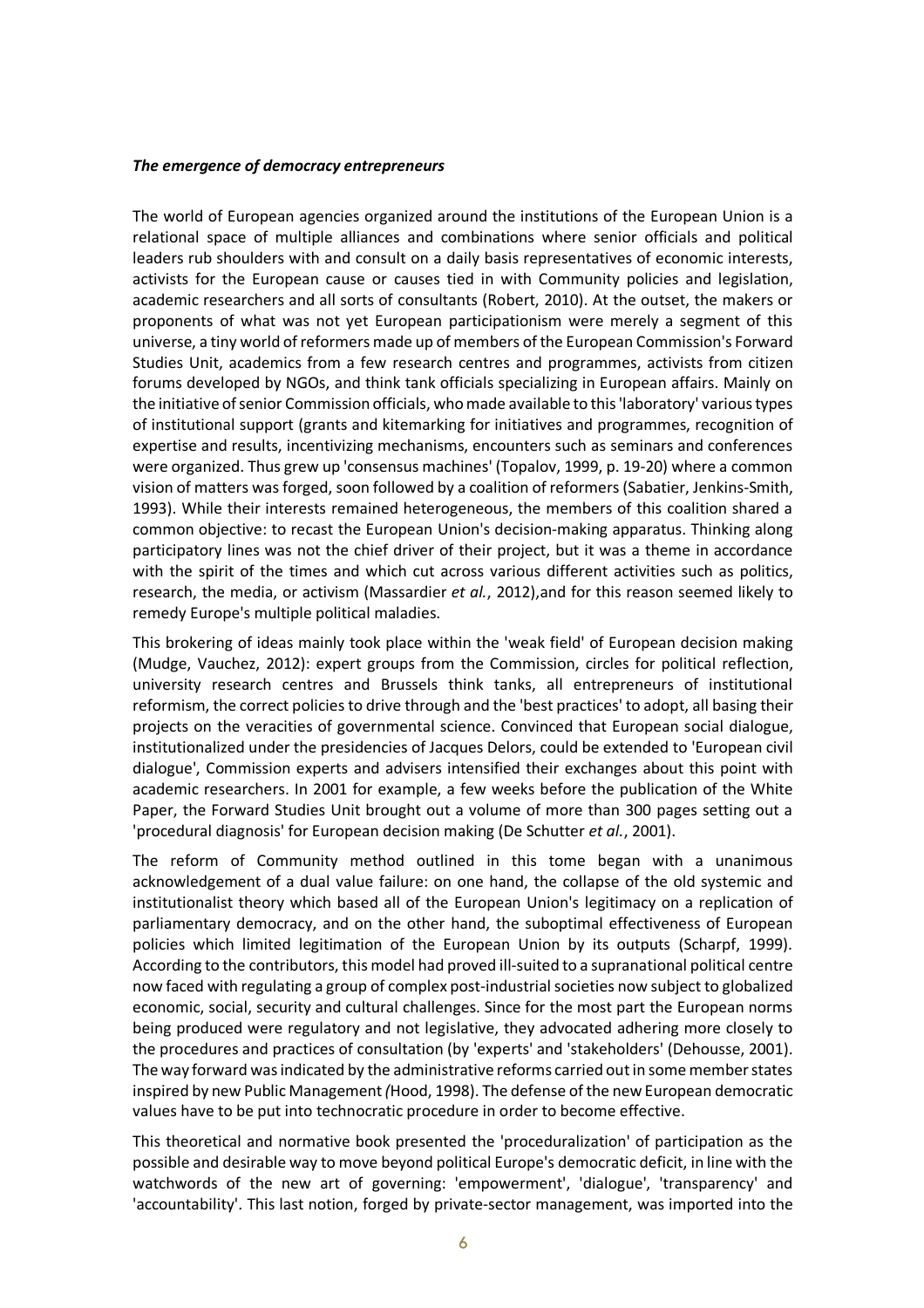lexicon of public governance in order to assert decision makers' obligation to shoulder the responsibility and transparency of their action (reports, keeping shareholders and stakeholders informed) and thus to submit themselves to the assessment of results attributable to themselves (Harlow, 2002; Stokes, Manin, 1999).

The impact of the White Paper was not immediate. The Commissioners were divided about the project's viability and even more about the Commission's short-term capacity to impose it on its partners (the Council and Parliament). Nevertheless, for the various integrationist entrepreneurs interested in the restoration of 'Community methods', this analysis and set of proposals placed in their hands a powerful discursive action lever affecting perceptions of the European Union. This created a new and alternative 'order of discourse' to representative democracy, 'at once controlled, selected, organized and redistributed by a certain number of procedures whose role is to ward off its powers and dangers' (Foucault, 1981, p. 52). Governance was presented as a 'depoliticized' decisional principle, a new way of using 'Community methods' where the production of regulation would be steered by 'neutral' and scientifically-proven procedures (Peters, Pierre, 1998; Dufournet, 2014). It has been framed in as been the new European democratic values. It is a cause without opponents (who can be against democracy?). The prospect of a democratization through proceduralization might act as the catalyst for a 'community of promoters' (Bezes, 2012) also recruited from all those circles jealous of their privileged access (expert groups, inter-institutional committees, comitology) where European decision making is negotiated.

## **The European Union's participatory turn: when institutions embrace a new technology of government**

In many respects, the sequence which opened with the electoral defeat of spring 2005 can be analysed as an experimental phase and a window of opportunity for the advocates (European Union institutions, with the Commission foremost amongst them) of new mechanisms for citizen participation and the promotion of participative values. But again, theses values have to be analysed as part of a policy process. This period should be seen as a time of experimentation of the ways and means through which citizen consultation could be associated with the governance matrix defined in 2001. While this proposal offered an institutional response to the need to control the 'management of interdependence' (Mayntz, 1996) with experts and representatives of special interests, the failure of the referendum process to ratify the constitutional treaty meant it was necessary to go beyond the neo-corporatist character of governance (Papadopoulos, 1999) through the direct participation of citizens in decision-making processes. Before it was formally incorporated and regulated by the Treaties in accordance with the governing principles of the European Union (as with the ECI in the Treaty of Lisbon), citizen participation went through a testing phase during the second half of the decade beginning in 2000. The multiple experiments initiated or supported by the Commission during this period expressed a - tactical - concern to show Europe listening to its citizens. They also offered a new theorization framework to the laboratories working on reform, opening the way to a gradual integration of citizen participation within the governing principle of stakeholding.

The new record levels of abstention during the 2004 European elections and the setbacks at referendums in the spring of 2005 strengthened the *necessity* for a governance reform. During the European Council in June 2005, the Heads of Member States mandated the Commission to 'think together' with the civil society and to propose a European response to this new 'crisis'. The Commission grasped the opportunity to test out the procedural conception of participation. Margot Wallström, at that time Vice President of the European Commission under José Barroso, responsible for Institutional relations and communication strategy, made efforts to expedite this participatory turn at European level. Previously European Commissioner for the Environment,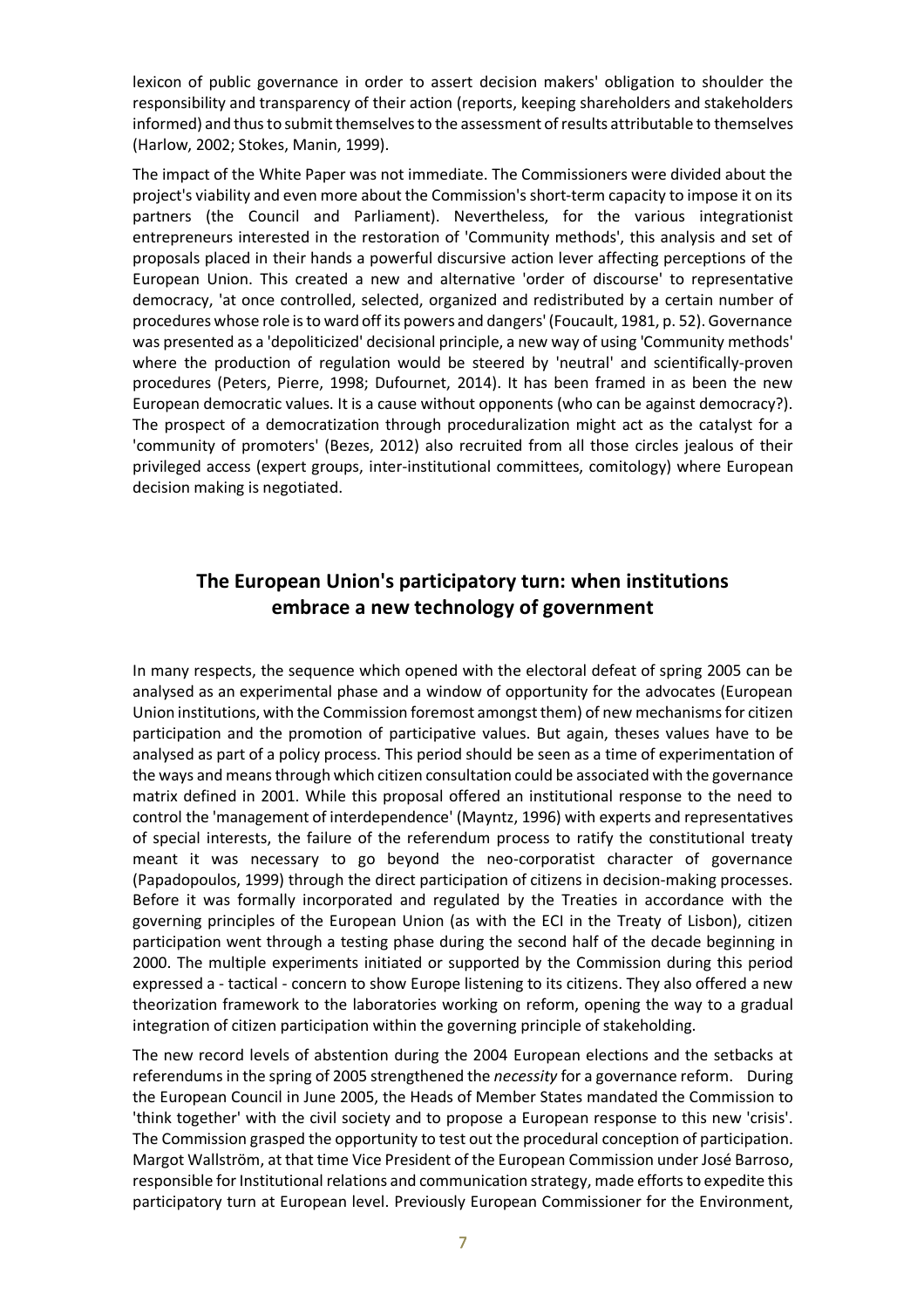Wallström was one of the few Commissioners in favour of the White Paper's proposals and publicly expressed her support for 'governance'. She had, moreover, introduced participatory measures when implementing the European Union's environmental policy, inspired by experiments carried out in Nordic countries since the end of the 1980s (Georgakakis, 2007, p. 191). As part of her second portfolio, she put forward a series of declarations of intention, programmes and action plans intended to promote dialogue and consultation with European citizens. An initial *Action Plan to Improve Communicating Europe by the Commission* [SEC(2005) 985 final] was adopted in July 2005. This became *Plan D for Democracy, Dialogue and Debate*  [COM(2005) 494 final] in October 2005 – referring to the argument of a possible 'Plan B' (another Treaty) mentioned by French opponents during the campaign to ratify the Treaty establishing a Constitution for Europe (TCE). The desire to mark a radical break in the Commission's relations with the peoples of Member States was expressed in a new White Paper devoted to European Communication Policy which was coordinated by Margot Wallström and published in 2006. Fully agreeing with the precepts and values of participatory democracy, in the White Paper she defined communication as a 'dialogue' intended to 'close the gap' between European institutions and citizens, a dialogue to be organized by increasing the number of consultation mechanisms.

Because they were simultaneously conceived not only as measures for 'researching the opinion' of ordinary European citizens but also as an opportunity to organize an encounter (whether physical or digitally connected) between European citizens and European leaders, the participatory experiments which punctuated the end of the decade after 2000 (*Tomorrow's Europe*, *European Citizen's Consultation*, the *Europolis* programme) functioned as so many liaison points between the various potential entrepreneurs of European participation (Aldrin and Hubé, 2011). These included European Union officials, academics and experts in participatory democracy, participatory engineering consultants, citizens' NGOs, think tanks involved in European and global affairs, representatives of special interest groups whose sector or activity centre is Europeanized (banks, insurance companies, universities, the media, etc). The way forward proposed by Wallström in her 2006 White Paper met with opposition from MEPs, the upholders of a traditional conception of representation. In October 2006, following several months of debate, the European Parliament, bolstered by its status as the 'only elected institution within the European Union' officially aimed a very severe critique at the White Paper. MEPs do not critized the democratic values of the project but challenged the legal basis of the Commission's mandate to organize a dialogue with citizens<sup>4</sup>. Indeed, MEPs adopted a programme, *Europe for Citizens*, intended to promote 'active European citizenship'5 . At the same time as they attempted to impose a conception which would preserve their mandate, MEPs were socialized into the new participatory *ethos*. At the end of 2007, the Parliament organized the 'Citizens' Agora'. the first sizeable encounter with associations, who had been invited to debate with MEPs (an experiment repeated in 2008 and 2011). The promoters of parliamentary participationism were mostly drawn from the ranks of the left and from ecologists One might mention the decisive role played in these various initiatives by Isabelle Durant (interviewed by the authors), a Belgian politician (Ecolos party), at that time Vice President of the European Parliament (Greens/European Free Alliance Group). The participatory *ethos* finally achieved its constitutional recognition during negotiations for the new European treaty, at the same time finding its place within the usual methods of the European policy process, working through compromised and with the established civil society (Bouza Garcia, 2015, p. 144-157).

The European Citizens' Initiative (ECI) synthesize this double constraint: importing new political principles into the previous decision process patterns. Paradoxically, because they were extremely onerous and offered little political viability, these participatory mechanisms based on a sample of the citizenry were gradually abandoned. At the same time, they demonstrated

<sup>4</sup> Committee on Culture and Education, *Report on the White Paper on a European communication policy*, European Parliament, 17 October 2006 (A6-0365/2006).

<sup>5</sup> European Parliament legislative resolution on the Council common position for adopting a decision of the European Parliament and of the Council establishing for the period 2007-2013 the programme "Europe for Citizens" to promote active European citizenship (9575/1/2006 – C6-0316/2006 – 2005/0041(COD).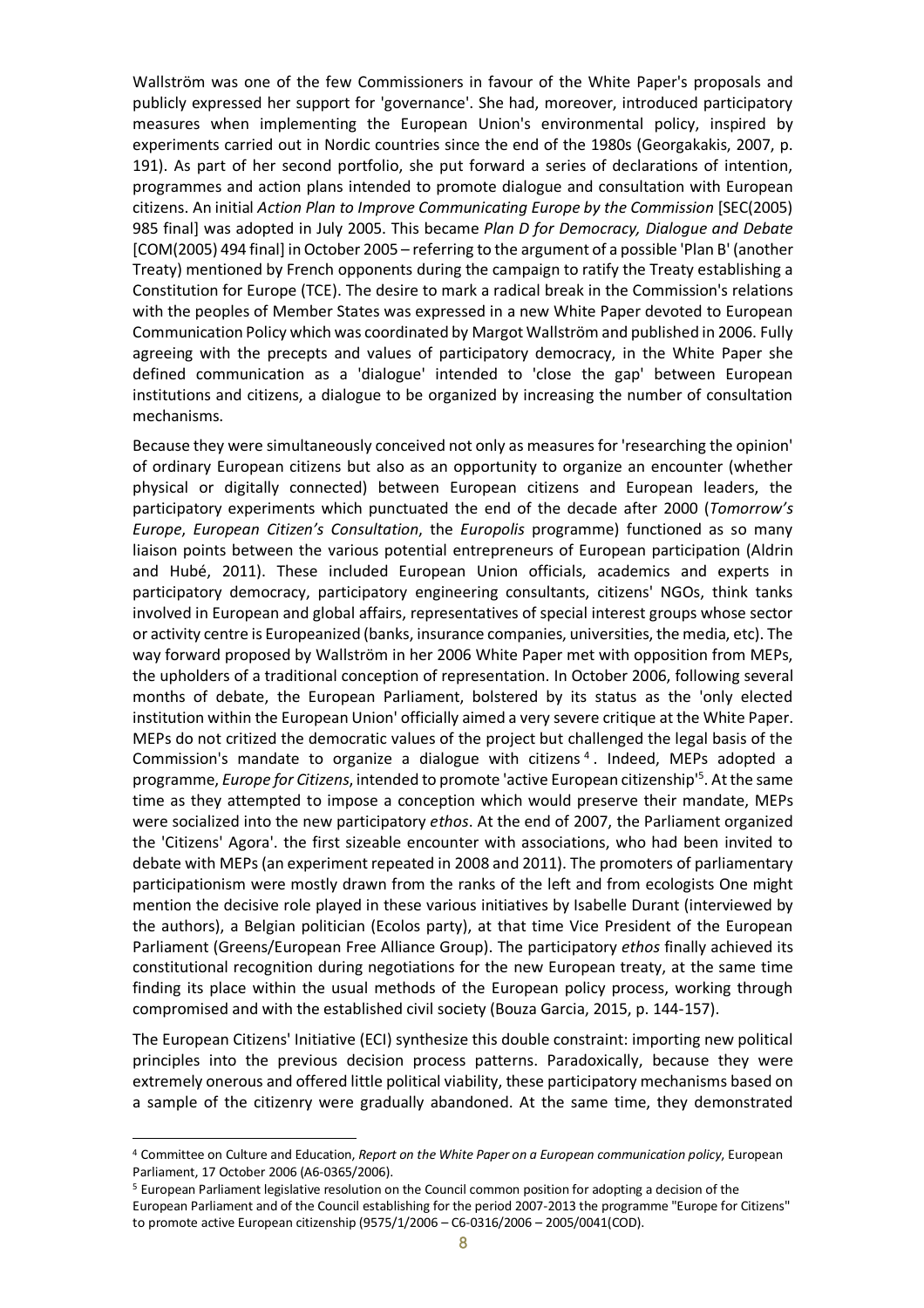empirically the effectiveness of participatory technologies which enabled public policies to be debated unaffected by rifts between activists - *policy without politics* (Schmidt, 2007; Kutay, 2014). Authors interested in deliberative democracy had already proposed this euphemizing (or even denial) of confrontation through the strategic deployment of deliberative engineering (Young, 2006). They plotted the paradoxical invisibilization of pluralism - despite this being constitutive of democracy - in deliberative procedures exclusively slanted towards consensus, where social strife is reduced to the traditional alternative options offered by political liberalism (Fraser, 2001, p. 149; Sunstein, 2003). The experiments tried out by European Union institutions during the 2000s could be used to provide a scientific justification for a reduction in the ideological perimeter occupied by participants. They could also be used to confirm a restriction of institutional participationism to citizens representing organized interests (Bouza Garcia, 2015) or proponents of legitimate questions. The merit of this intensive exploration of arrangements for citizen deliberation has thus been to show their political inanity and their incapacity to compensate for the European Union's democratic deficit. It has also served to test out a particular institutional rhetoric and an instrumentalization of participation by civil society, rather than by the mass citizenry, in the governance of Europe.

By establishing a direct line between the mass citizenry and the European legislator, the ECI has simultaneously constituted a major symbol of the democratization of the European Union's institutional system and also an instrument for the selection and containment of populist or extremist opinions. Thanks to the new theory of European Government which provides it with legal and political justification, the ECI is presented as the citizens' apparatus of government, supposed to dissipate its neo-corporatist basis, at the same time guaranteeing the Commission's prerogative of initiating legislation. In this consecration of the European Union's institutional participationism, the informal laboratories of European reformism yet again played a decisive role in its achievement.

#### *Brokering participationist ideas*

The process of creating and institutionalizing political Europe took place with continued backing from academia in brokering ideas and values (Horn, 2008; Robert, Vauchez, 2010). The participationist reform of the European Union incorporated a very sophisticated theoretical apparatus, constructed around the lexicon of the 'quality of democracy' (empowerment, efficiency, transparency, and participation) whose evaluative, normative and prescriptive designs were in this case adapted to the European Union's 'problems'. Interpenetration of fields of activity was facilitated by the large number of routinized spaces of interaction and sociability where officials from European Union institutions and representatives of the academic world engaged in conversation. Research Programmes (Framework Programmes for Research and Technological Development, FP) and international conferences (especially the Jean Monnet Programmes) funded by the European Union, as well as encounters organized by Brussels think tanks (such as the Centre for European Policy Studies) provided numerous opportunities for this. This was the preferred matrix for forging the new principles of European government - post-State, participative and rationalized to respond to the complexity of modern societies - where intellectuals wishing to leave behind the 'outdated ideas' (*sic*) of representative democracy and constitutionalism (Smismans, 2006), in order to find a way of operationalizing this imperious supranational legitimation (Neyer, 2012). The interdependence of ideas deriving from partially autonomous fields (Smith, 2014) is a complicated subject for sociology and cannot be restricted to mere suspicions of commissioned research living off grants for contracts. Nevertheless, their production on 'new European governance' has contributed, by its visibility and cumulative nature, to this 'materiality' of institutional discourse on the subject (Foucault, 1981, p. 69). Those publications which have conferred academic substance on the need for reforming the European Union's model of government have benefited from European funding, validating through science the normative process of a value based model of government.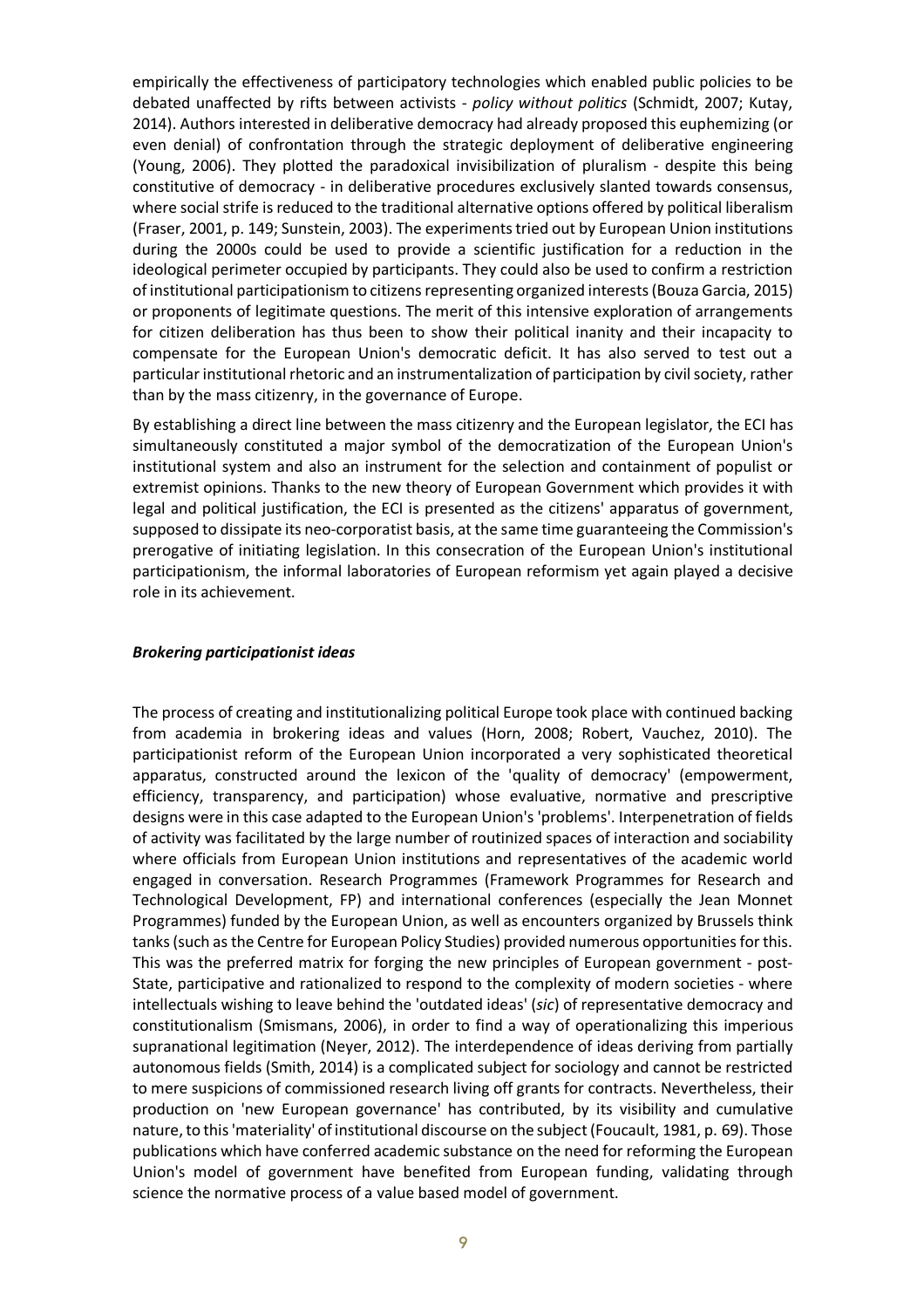Following the theory which appeared through the work of the Forward Studies Unit and developped by these research programmes, it appears that democracy is less value-based then a problem-solving tool. It has to be defined as the management of sectoral, contingent and nonpermanent problems which can be resolved by calling on the best experts and 'right representatives' of civil society (Treib et al., 2007; Heritier, Rhodes, 2010). In this perspective, democracy is thought to have 'quality' when it is based on optimal engineering, that is to say 'more deliberation', with stakeholders carefully chosen for their expertise, even when they might turn out to be 'less representative of society as a whole' (Dehousse, Lebessis, 2003, p. 122). Alongside the legacies bequeathed by the 'old European democracies' to the European Union regime, the task was thus to make the most of innovations and the 'promises' of experimental mechanisms (Bovens, 2007, p. 116; Neyer, 2012). In the discursive tidying-up of the European Union's model of governance, social scientists forged the linguistic corpus of a new dominant ideology, or a doctrine 'reified, in order to do things' (Bourdieu and Boltanski, 2008, p. 104). For most of these authors, the participation of European citizens is an 'object of desire' but must operate within a previously-depoliticized space: in other words, excluded for deliberation are any 'populist temptations', understood here as a structured affirmation of social, party-political or ideological conflict (Clarke, 2013).

### **The ECI: a consecration of citizens' representation professionals**

The ECI enshrined the proceduralization of citizen participation by introducing a stakeholders' European democracy. A non-binding representation to the Commission, the European Citizens' Initiative nevertheless entailed explicit as well as other more implicit constraints for those who might wish to use it to advocate their cause to the European Union. Embarking on an ECI requires mastery of technical know-how, the support of an organization and the possession of considerable relational and institutional resources, all of which seems to restrict them to the lobbies and professionalized organizations of European civil society. The defense of these democratic values needs to be enshrined in European policy langage and carried by Brussel bubble agencies.

This appears to be shown by the structuring of petitioning activity around platforms (the European Youth Forum, the European Civic Forum, the European Citizen Action Service) which already have a considerable presence within the Brussels participatory landscape (Greenwood, 2012). Initial analyses of the admissibility of European Citizens' Initiatives by the Commission also confirm that it favours petitions which present consensual rather than conflictual positions (Bouza Garcia, 2012, p. 347). Filtered in accordance with the same philosophy of rejecting attempts at recruiting to populist causes, the means of political protest offered to European citizens is also seriously complicated by the barrier of the number of signatures required. The result has been that, since their launch, out of the forty or so ECIs put forward, only three have reached a million signatures. Amongst these, that against the Transatlantic Treaty (StopTTIP) which had achieved three million signatures was judged inadmissible by the Commission. In May 2017, the European legal system invalidated this decision. None of these ECIs has resulted in any legal text. Moreover, their numbers are falling precipitously: practically no ECIs are under way at present. Concerned about this setback, the Commission launched a consultation exercise in May 2017 with European civil society organizations<sup>6</sup>. At best, this reform of the ECI which has been supported by the European Parliament since 2015 will only see the light of day in... 2019.

The official launch of the ECI by the Commission on 26 January 2012 during the *Warming Up for the Citizens' Initiative* event was a perfect illustration of the social enclosure of the world of ECI

<sup>6</sup> https://ec.europa.eu/info/consultations/public-consultation-european-citizens-initiative\_en (consulté le 30 août 2017).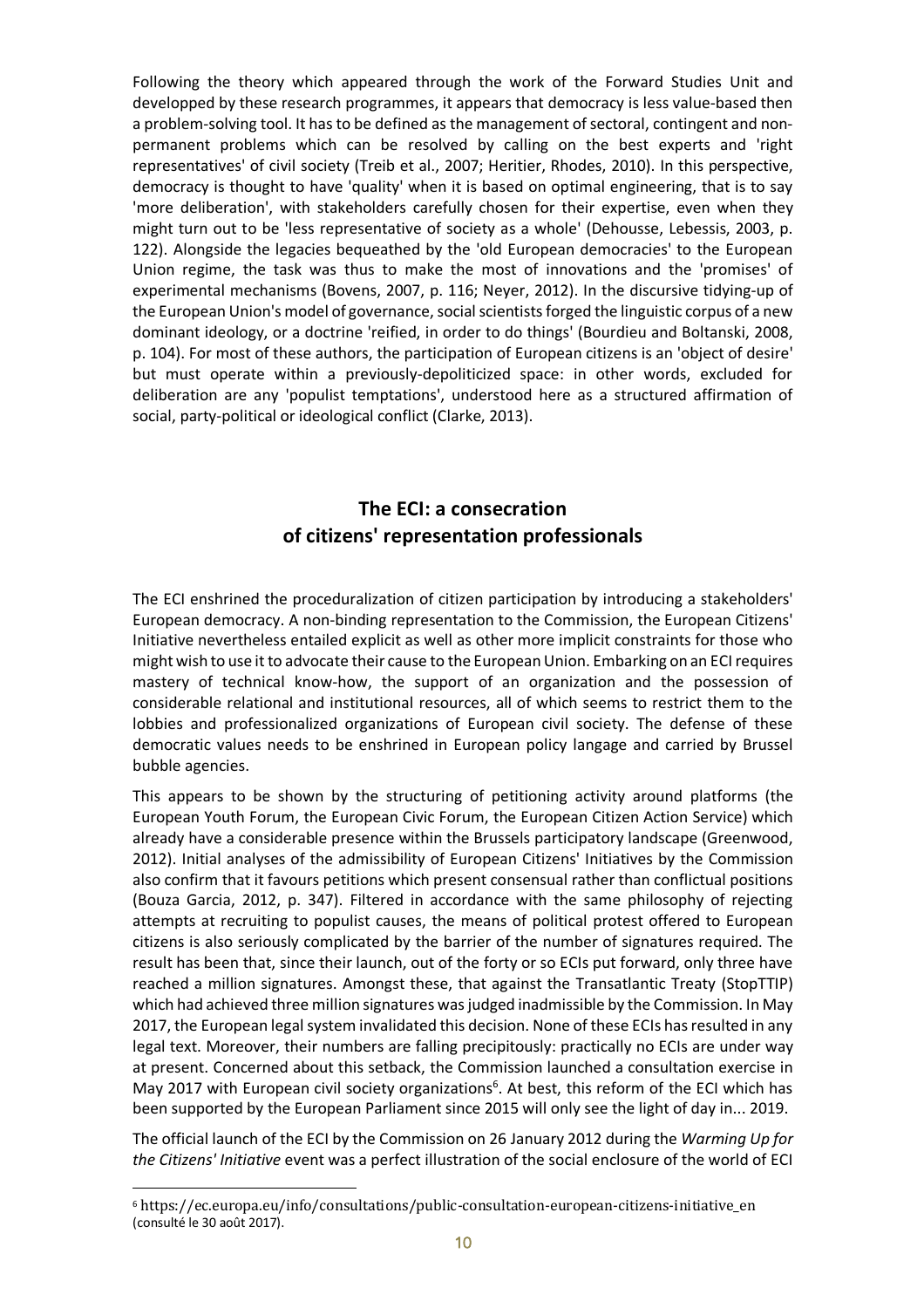co-producers. On that day Commissioner Šefčovič inaugurated the official ECI site with its slogan *You can set the agenda*. Taking the floor were the main stakeholders in the ECI procedure: pro-European think tanks, information sites on European affairs (EURACTIV), and private providers of online platforms (Facebook, Google, Dailymotion, Twitter, the Gardner Group). Erika Mann, Facebook's Head of European Policy began her intervention in these terms:

'We are already partners. We can help you to defend public values. We do not give money but we have specialized public values services ready to help you. ' (Field notes, 26 January 2012).

These remarks call for two levels of interpretation. The first, literal, level was political. An MEP for the SDP from 1994 to 2009, Erika Mann embodied a social-democratic line geared towards citizen participation. The second, a more configurational reading, has to do with the universe of public relations in Brussels. Nicknamed 'Miss America' by her party colleagues, left off SPD lists at the 2009 European elections, long active in the IT field, the Facebook lobbyist was involved in the fight against the EU Directive on the Protection of Personal Data announced the previous day by Commissioner Viviane Reding (*Die Zeit*, 2/10/2013). The influential economic 'partners' who shared the platform with Mann were in no way mere web activists. These representatives of social media companies were all well-connected in the world of European affairs. For Google, Simon Hampton, an Oxford and King's College London graduate, began his career in the UK Foreign Office and passed through the Commission before working in the City of London, for Time Warner, for AOL and for Belgacom as a European lobbyist. Christophe Leclercq was the Head of the *EURACTIV* media network; he had previously worked at the Commission on 'information society' issues. Less directly linked to European circles, the General Secretary of DailyMotion, Giuseppe de Martino had long experience of digital economy issues (as the Legal Director of AOL France and as President of ASIC, the Association of Internet Community Services and in the Legal Directorate of the pan-European TV channel ARTE). The final two actors invited also had political experience. Twitter's Colin Crowell had worked at the US House of Representatives where he was recognized as an expert on laws regulating the digital telecommunications market (*Washington Post*, 19/05/2010). Mark P. McDonald, Vice President of the Gartner Group, a Cloud services company, was for five years a Vice President of the Connecticut National Bank (later Bank of America). During this event, these actors ceaselessly reiterated their civic engagement in favour of European Citizens' Initiatives ... for which their respective platforms offered 'disinterested' tools of 'citizenship'.

An identical event organization a few months later (29 June) in Paris implicitly confirmed the idea that the success of an ECI requires careful integration into the world of European public affairs as well as mastery of a set of techniques in the fields of communication, networking and fundraising as illustrated in the 'toolbox' of a successful ECI presented during the conference (Toute l'Europe, 2012, p. 16).

'The competences of the lobbyist represent [...] the basis for launching a successful initiative event if the challenge must also be one of joining with a social movement and/or a shift in public opinion. All this with one's sights on collecting a million signatures in one year. A challenge requiring the mobilization of resources and means which are the province of lobbyists. ' (*ibid.*, p. 10)

The paradox of these mechanisms lies in the fact that participants are expected to forget their political anchoring or even their sense of social belonging in order to make way for an ideasbased conception of European civil society. When European Union institutions make reference to 'civil society', it is to an ad-hoc institutional meaning of the term, synonymous of the European Economic and Social Committee (EESC). The 'civil society' mobilized for these events in Brussels and Paris bear witness to this professionalization of stakeholders in European politics. An analysis of the list of the 437 persons present at the ECI launch in Brussels (see Table 1) reveals that the representatives of this 'civil society' made up 44.4% of those present, while members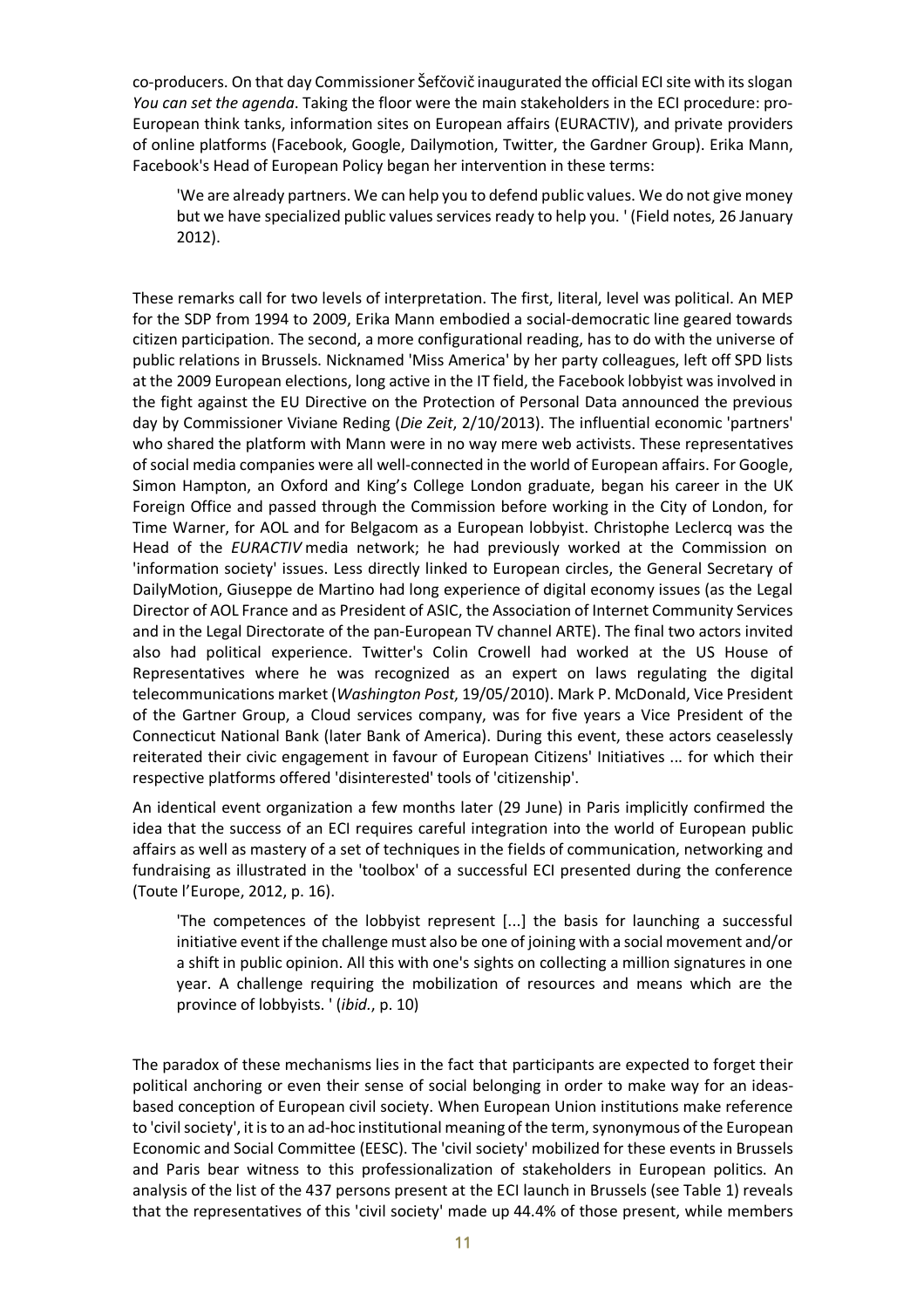of European and national institutions represented 39.6% of attenders<sup>7</sup>. Entrepreneurs of the European cause (9.6%) and/or participatory Europe (6.6%) represented nearly one in six of those present. A final group of pressure group entrepreneurs was made up of defenders of ethical causes, not specifically European, such as Oxfam, Greenpeace, an Association combating illiteracy, etc. (13.7 %). University academics were not absent (12.6%). In all, only 15 individuals attended in the capacity of mere 'citizens' (3.4%).

| $N = 437$                             | $N =$ | %    | $N =$ | %    |
|---------------------------------------|-------|------|-------|------|
| <b>European Institutions</b>          |       |      |       |      |
| EC                                    | 49    | 11.2 | 98    | 22.4 |
| EP                                    | 29    | 6.6  |       |      |
| <b>EESC</b>                           | 6     | 1.4  |       |      |
| European Regions                      | 6     | 1.4  |       |      |
| <b>Others</b>                         | 8     | 1.8  |       |      |
| <b>Member State Institutions</b>      |       |      |       |      |
|                                       | 11    | 2.5  | 75    | 17.2 |
| National Parliaments                  | 5     | 1.1  |       |      |
| Ministry                              | 35    | 8    |       |      |
| <b>Others</b>                         | 24    | 5.5  |       |      |
| <b>Stakeholders</b>                   |       |      |       |      |
| Political parties/trade-unions        | 10    | 2.3  | 194   | 44.4 |
| European affairs entrepreneurs        | 42    | 9.6  |       |      |
| Participatory democracy entrepreneurs | 29    | 6.6  |       |      |
| Other causes entrepreneurs            | 60    | 13.7 |       |      |
| Lobbyists                             | 28    | 6.4  |       |      |
| Private sector                        | 25    | 5.7  |       |      |
| <b>Others</b>                         |       |      |       |      |
| Academics                             | 55    | 12.6 | 70    | 16   |
| Individuals                           | 15    | 3.4  |       |      |
|                                       |       |      |       |      |

#### Table 1: Participants in the *Warming Up for the Citizens' Initiative* event, European Commission, 26 January 2012

Among the groups present that day in Brussels, several would go on to be associated with European petitions judged acceptable by the Commission: the ECI *Let Me Vote,* the ECI on *Dairy Cow Welfare,* and the ECI on *High Quality European Education for All,* all registered in 2012*.* This ECI basically involved member associations of the *Movement for a European Education Trust.* These three examples illustrate the type of participatory management to which the ECI is predisposed: the depoliticized, technicized and sectorized management of 'causes' which are far

 $7$  Local authorities were mainly represented via the Committee of the Regions (5.5%) Political parties and trade unions were almost completely absent (2.3%) except for minority parties (such as the Pirate Party Germany). Private Economic Interest Groups (e.g . Unilever, Mac, the tobacco industry, Twitter, Facebook, Google) accounted for nearly one in eight participants (12.1 %).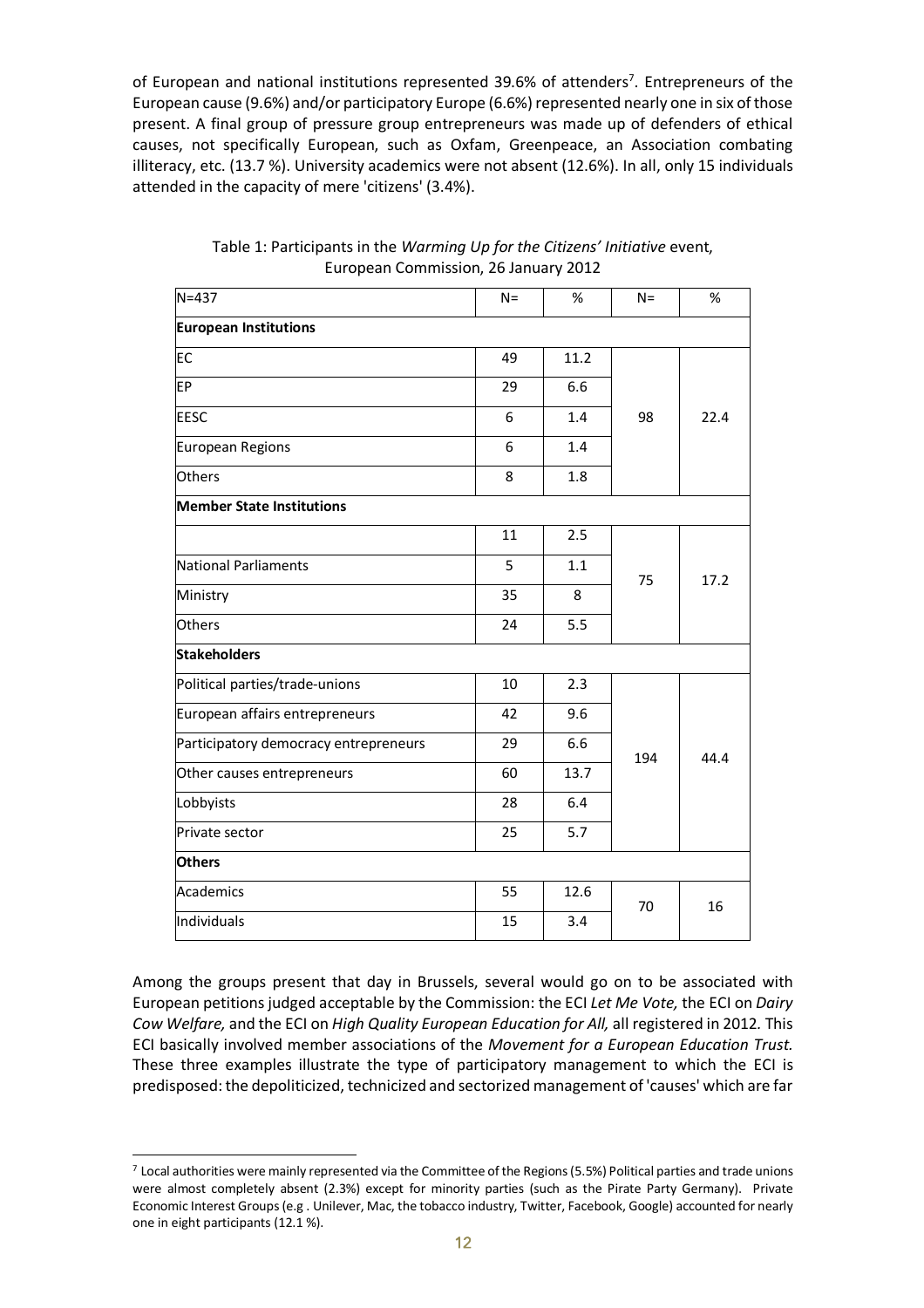from polemical. Such was the 'civil society' which met in Brussels in January 2012 for the public launch of the European Citizens' Initiative

### **Conclusion: a stakeholder democracy?**

By combining the neo-managerial principles of 'governance' and the legitimizing virtues of citizen participation, the ECI has put the finishing touches to the establishment of the European Union's 'new mode of government', explicitly based on democratic values since the Lisbon Treaty. This variant of a *Public Relations Democracy* (Davis, 2002) tends to redefine the decisionmaking arenas and at the same time to reduce the democratic link at the outer perimeter of organized and professionalized representation. This movement reshapes the principle of political delegation to the benefit of political professionals (elected representatives and senior officials), officially-recognized experts and the ever-presents of institutionalized civil society.

The undoubted feat of the entrepreneurs behind this reform is to have gradually shifted the paradigm of representation from the traditional contract of democratic representation towards a proceduralized consultation based on stakeholders. This stakeholder democracy has to be *efficient* in the way issues are framed and set on the European agenda. The European policy know-how are expected better then a general polity set of ideas. Finding support in the dictates of managerial pragmatism and government expertise, as well as by the normativity of the new theory of democracy, they have seized the opportunity afforded by crises in the European institutional model and proposed a recasting of the principles legitimizing bureaucratic government (Neyer, 2012). The contribution of non-institutional actors to this process is based on various practices incentivizing adherence to European reformism: by conviction, from selfinterest (direct access to decision-making spaces, institutional recognition and certification, allocations of grants and funding). This process of theoretical and political conversion of the European Union to participationism seems to have been constructed by managing to reconcile, once again, the left hand of political Europe (that of a 'Europe of peoples' advocated by parties and organizations defending values like the social dialogue and an ethical and progressivist civil society) and its right hand (that of a pragmatic Europe of the market, turned towards economic actors and special interest groups). By doing so, a civil society 'based on cooperation with institutions much more than on dissent' (Bouza Garcia, 2015, p. 20) has been placed at the heart of the action. From this point of view, the proximity of the European Union's institutional participationism to the semantic and operation register of New Public Management is striking: the new style of European government, behind the justifications and narratives of its official historiography, can easily be analysed as a mechanism for governmentality inspired by neoliberalism (transparency of procedures and competition between interests). Probably the more effective synthesis of values coming from two separate universes.

*References*

<sup>•</sup> ALDRIN, Ph., HUBÉ, N. (2011), « "Devenir les ambassadeurs de l'Europe" Une lecture politique de la première expérience de démocratie délibérative européenne », *Politique européenne*, 34, p. 195-134.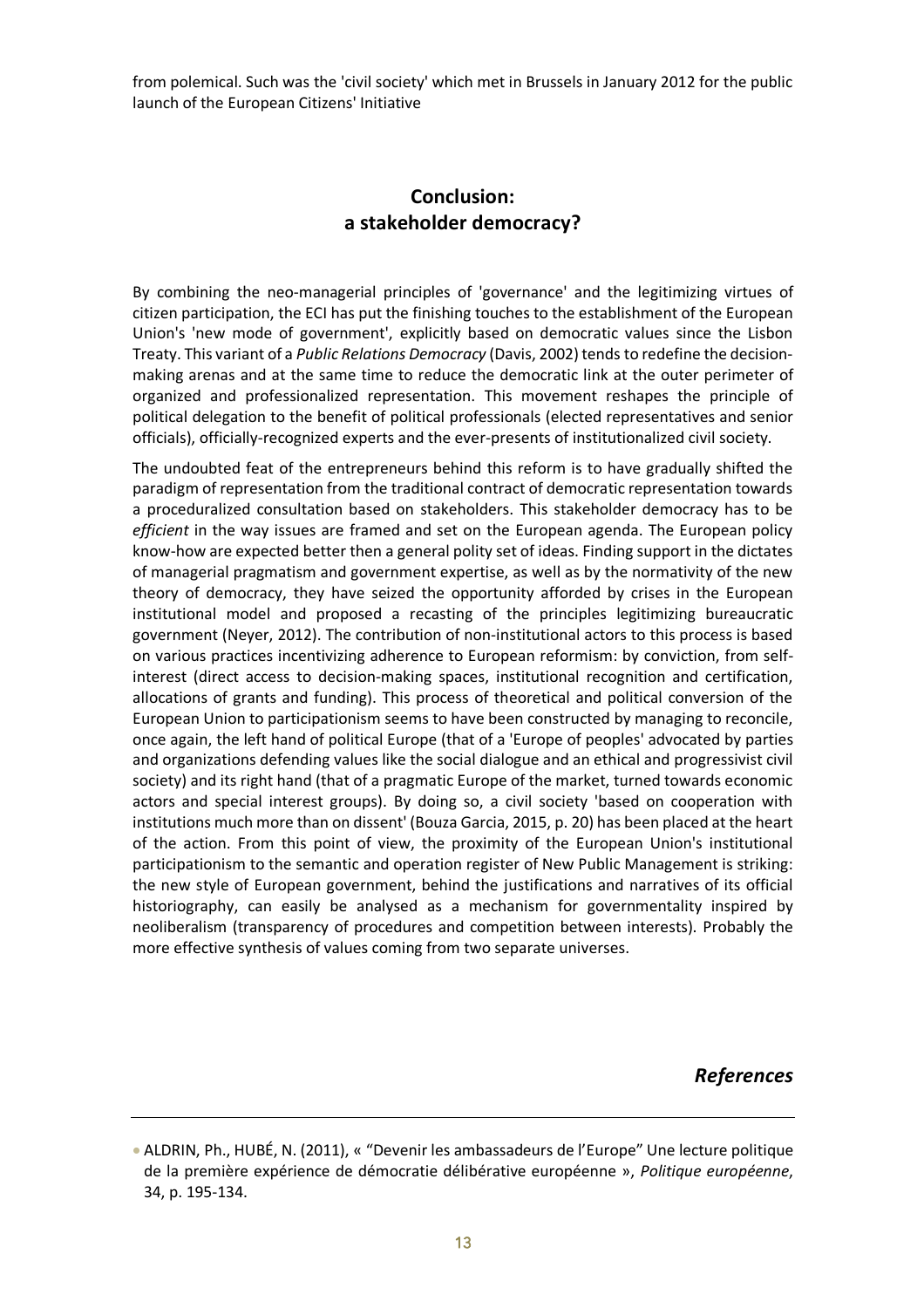- ALDRIN, Ph., HUBÉ, N. (2016), « L'Union européenne, une démocratie de stakeholders. Des laboratoires du participationnisme à l'expérimentation démocratique », *Gouvernement et Action publique*, 5(2), 2016, p. 125-152
- BERNY, N. (2014), « Les entrepreneurs de coalition d'ONG à Bruxelles. Une approche diachronique des processus de mobilisation des ressources », *Gouvernement et action publique*, 3(1), p. 75-106.
- BEZES, Ph. (2012), « État, experts et savoirs néo-managériaux. Les producteurs et diffuseurs du *New Public Management* en France depuis les années 1970 », *Actes de la Recherche en Sciences Sociales*, 193, p. 16-37.
- BOURDIEU, P., BOLTANSKI, L. (2008), *La production de l'idéologie dominante*, Paris, Demopolis (1976).
- BOUZA GARCIA, L. (2012), 'New Rules, New Players? The ECI as a Source of Competition and Contention in the European Public Sphere', *Perspectives on European Politics and Society*, 13(3).
- BOUZA GARCIA, L. (2015), *Participatory Democracy and Civil Society in the EU. Agenda-Setting and Institutionalisation,* Basingstoke, Palgrave Macmillan.
- BOVENS, M. (2007), 'New Forms of Accountability and EU-Governance', *Comparative European Politics*, 5.
- CLARKE, J. (2013), 'In Search of Ordinary People: The Problematic Politics of Popular Participation', *Communication, Culture & Critique*, 6(2), p. 208-226.
- Christiansen, T. & Larsson, T. (eds.) (2007) *The Role of Committees in the Policy-Process of the European Union*. Cheltenham: Edgar Elgar.
- COEN, D., RICHARDSON, J. (eds) (2009), *Lobbying the European Union : Institutions, Actors and Issues,* Oxford, Oxford University Press.
- COMMISSION EUROPEENNE (2001), « Gouvernance européenne : un livre blanc », COM(2001) 428 final.
- CRAM, L. (2011), 'The importance of the temporal dimension: new modes of governance as a tool of government', *Journal of European Public Policy*, 2011, 18(5), p. 636-653.
- CROMBEZ C. (2003), 'The Democratic Deficit in the European Union. Much Ado about Nothing?', *European Union Politics*, 4(1), p. 101-120.
- DAVIS, A. (2002), *Public Relations Democracy. Public Relations, Politics and the Mass Media in Britain*. Manchester, Manchester University Press.
- GEORGAKAKIS, D., DE LASSALLE, M. (2012), *The Political Uses of Governance. Studying an EU White Paper,* Leverkusen: Verlag Barbara Budrich.
- DE SCHUTTER, O., LEBESSIS, N., PATERSON, J. (dir.) (2001), *Governance in the European Union*, 'Cahiers' of the Forward Studies Unit, Luxembourg, OPCE.
- DEHOUSSE, R. (2001), 'European governance in search of legitimacy: the need for a processbased approach', in DE SCHUTTER, O., LEBESSIS, N., PATERSON, J. (Eds.) *Governance in the European Union*, Luxembourg, OPCE, p. 169-187.
- DEHOUSSE, R., LEBESSIS, N. (2003), « Peut-on démocratiser l'expertise ? »*, Raisons politiques*, 10.
- DUFOURNET, H. (2014), « Quand techniciser c'est faire de la politique "sans le dire" », *Gouvernement et action publique*, 3(1), p. 29-49.
- ERIKSEN E. O, FOSSUM J. E. (2000), 'Post-National Integration', in ERIKSEN E. O, FOSSUM J. E. (eds.), *Democracy in the European Union : Integration Through Deliberation ?*, Londres, Routeldge.
- FOUCAULT, M. (1981 [1971]), 'The Order of Discourse', in Young R. (Ed.), Untying the Text. A Post-Structuralist Reader, Routledge & Kegan Paul, Boston/London, p. 48-78.
- FRASER, N. (2001), « Repenser la sphère publique : une contribution à la critique de la démocratie telle qu'elle existe réellement », *Hermès*, 31, p. 149.
- GEORGAKAKIS, D., Rowell J. (Eds.) (2013), *The Field of Eurocracy. Mapping EU Actors and Professionals*, Palgavre MacMillan.
- GREENWOOD, J. (2012), 'The European Citizens' Initiative and EU Civil Society Organisations', *Perspectives on European Politics and Society*, 13(3), p. 325-336.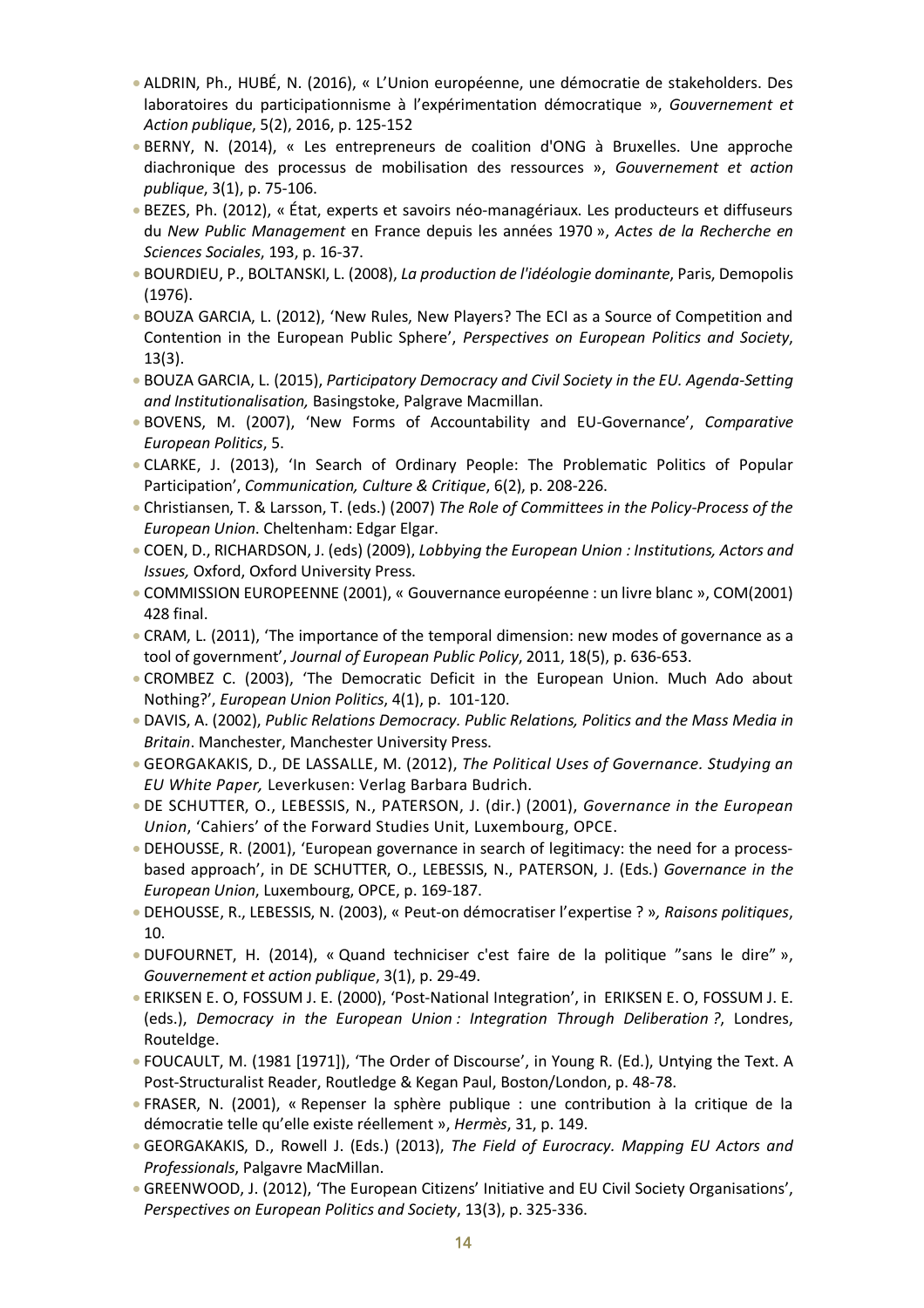- HARLOW, C. (2002), *Accountability in the European Union*, Oxford University Press.
- HERITIER, A., RHODES, M. (Eds.) (2010) *Governing in the Shadow of Hierarchy,* Palgrave Macmillan.
- HERMET, G. (2004), « Un régime à pluralisme limité ? À propos de la gouvernance démocratique », *Revue française de science politique*, 54(1), p. 159-178.
- HORN, L. (2008), 'Organic Intellectuals at Work? The Role of the High Level Group of Company Law Experts' in VAN APELDOORN, B., DRAHOKOUPIL, J., HORN, L. (EDS.) *Contradictions and Limits of Neoliberal European Governance: from Lisbon to Lisbon*, Basingstoke, Palgrave Macmillan, p. 125-141.
- Hood C. (1998), *The Art of the State: Culture, Rhetoric and Public Management*, Oxford, Clarendon.
- Hooghe, L., & Marks, G. (2009). 'A Postfunctionalist Theory of European Integration: From Permissive Consensus to Constraining Dissensus'. *British Journal of Political Science, 39*(1), 1- 23.
- JOERGES, C., DEHOUSSE, R. (2002), *Good Governance in Europe's Integrated Market*, Oxford, Oxford University Press.
- KOHLER-KOCH B. (2012), 'Post-Maastricht Civil Society and Participatory Democracy', *Journal of European Integration*, 34(7).
- KUTAY A. (2014), *Governance and European Civil Society. Governmentality, Discourse and NGOs*, New-York/London, Routledge.
- LAURENS, S. (2015) *Les Courtiers du capitalisme. Milieux d'affaires et bureaucrates à Bruxelles*, Marseille, Agone.
- MANIN, B. (1997), *The Principles of Representative Government*, New-York, Cambridge University Press.
- MASSARDIER, G., SABOURIN, E., LECUYER, L., DE AVILA, M.L. (2012), « La démocratie participative comme structure d'opportunité et de renforcement de la notabilité sectorielle. Le cas des agriculteurs familiaux dans le Programme de Développement Durable des Territoires Ruraux au Brésil, territoire Aguas Emendadas », *Participations,* 2, p. 78-102.
- MAYNTZ (R.), 1996, « Politische Steuerung: Aufstieg, Niedergang und Transformation einer Theorie », *Politische Vierteljahresschrift Sonderhefte*, 26, p. 148-168.
- MAZEY S., RICHARDSON D. (1993), *Lobbying in the European Community*, Oxford: Oxford University Press.
- MUDGE, S., VAUCHEZ, A. (2012), « State-building on a Weak Field. Law, Economics and the Scholarly Production of Europe », *American Journal of Sociology*, 118 (2), p. 449-492.
- NEUMAYER, L. *et al*. (dir.) (2008), *L'Europe contestée - Espaces et enjeux des positionnements contre l'intégration européenne*, Paris, Michel Houdiard.
- NEYER, J. (2012), *The Justification of Europe. A Political Theory of Supranational Integration*, Oxford, Oxford University Press.
- PAPADOPOULOS (Y.), 1999, « Gouvernance, coordination et légitimité dans les politiques publiques », *Robert-Schuman Centre Working Paper*, European University Institute, Florence 99/20.
- PETERS, G., PIERRE, J. (1998), « Governance Without Government ? Rethinking Public Administration », *Journal of Public Administration Research and Theory*, 8(2), p. 223-243.
- PETERSON, J., BOMBERG, E. (1996), « The Santer Era : The European Commission in Normative, Historical, and Theoretical Perspective », *Journal of European Public Policy*, 6(1), p. 46-65.
- ROBERT, C. (2010) « Les groupes d'experts dans le gouvernement de l'Union européenne. Bilans et perspectives de recherche», *Politique européenne*, 32, p. 7-38.
- ROSS, G., JENSON, J. (2017), "Reconsidering Jacques Delors' leadership of the European Union", *Journal of European Integration*, 39(2), p. 113-127.
- SABATIER, P. A., JENKINS-SMITH, H. C. (eds.) (1993), *Policy Change and Learning*, Boulder, Westview Press.
- SAURUGGER, S. (2010), « The Social Construction of the Participatory Turn: The Emergence of a Norm in The European Union », *European Journal of Political Research*, 49(4), p. 471-495.